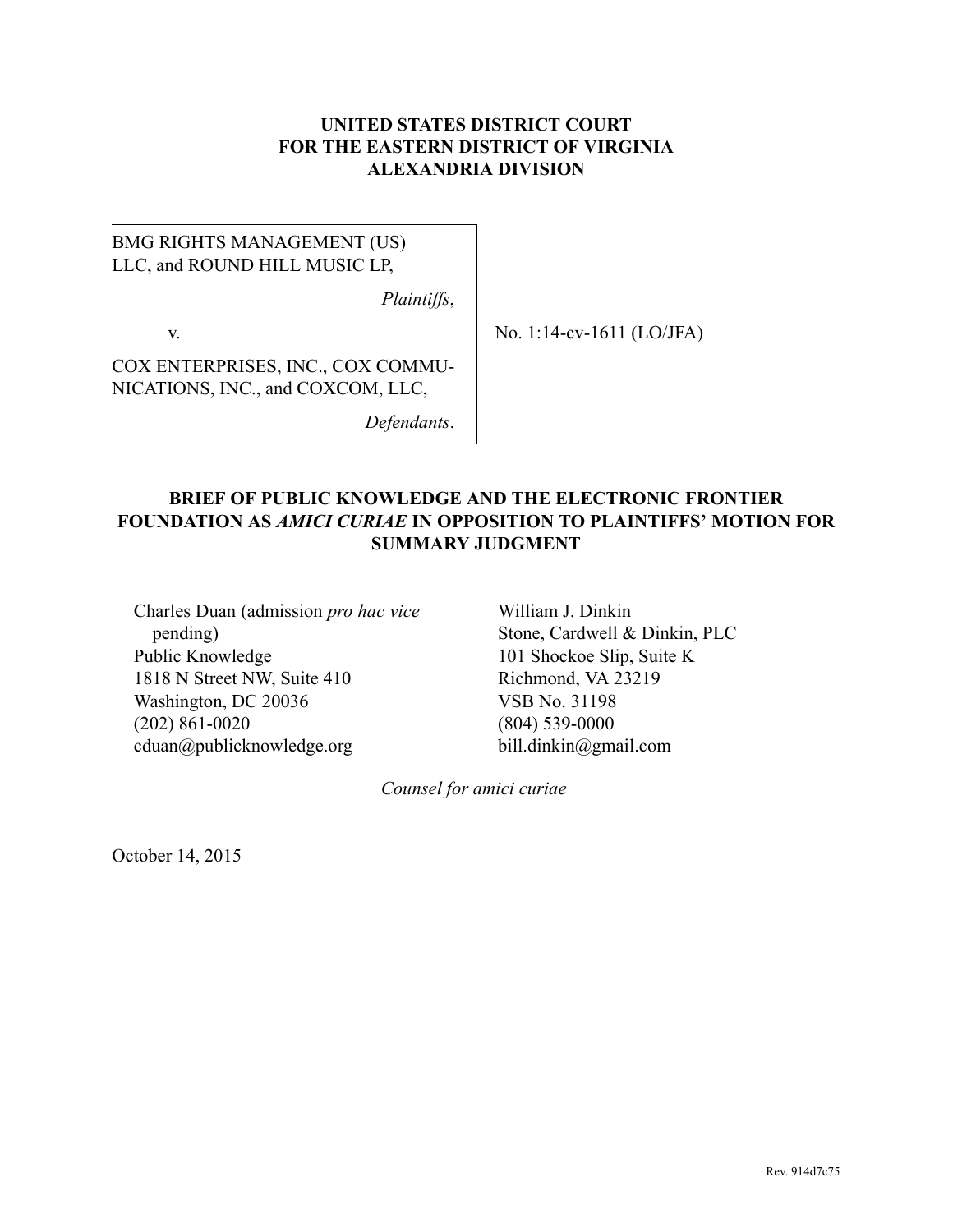# **TABLE OF CONTENTS**

| $\mathbf{I}$ | Internet Access Is a Vital Resource for Americans enterities of the set of the set of the set of the set of the set of the set of the set of the set of the set of the set of the set of the set of the set of the set of the |  |
|--------------|-------------------------------------------------------------------------------------------------------------------------------------------------------------------------------------------------------------------------------|--|
| П.           | Plaintiffs' Infringement Notices Cannot Meet the High Burden that Should Be Required                                                                                                                                          |  |
|              | A. An Internet Protocol Address Merely Identifies An ISP Account, Not The Users                                                                                                                                               |  |
|              | By Alleging That Users Merely Made Offers to Upload Copyrighted Material, the<br><b>B.</b><br>Notices Failed to Specify an Actual Violation of Copyright 7                                                                    |  |
| Ш.           | This Court Should Be Cognizant of the Real-World Harmful Effects of Plaintiffs' De-                                                                                                                                           |  |
|              |                                                                                                                                                                                                                               |  |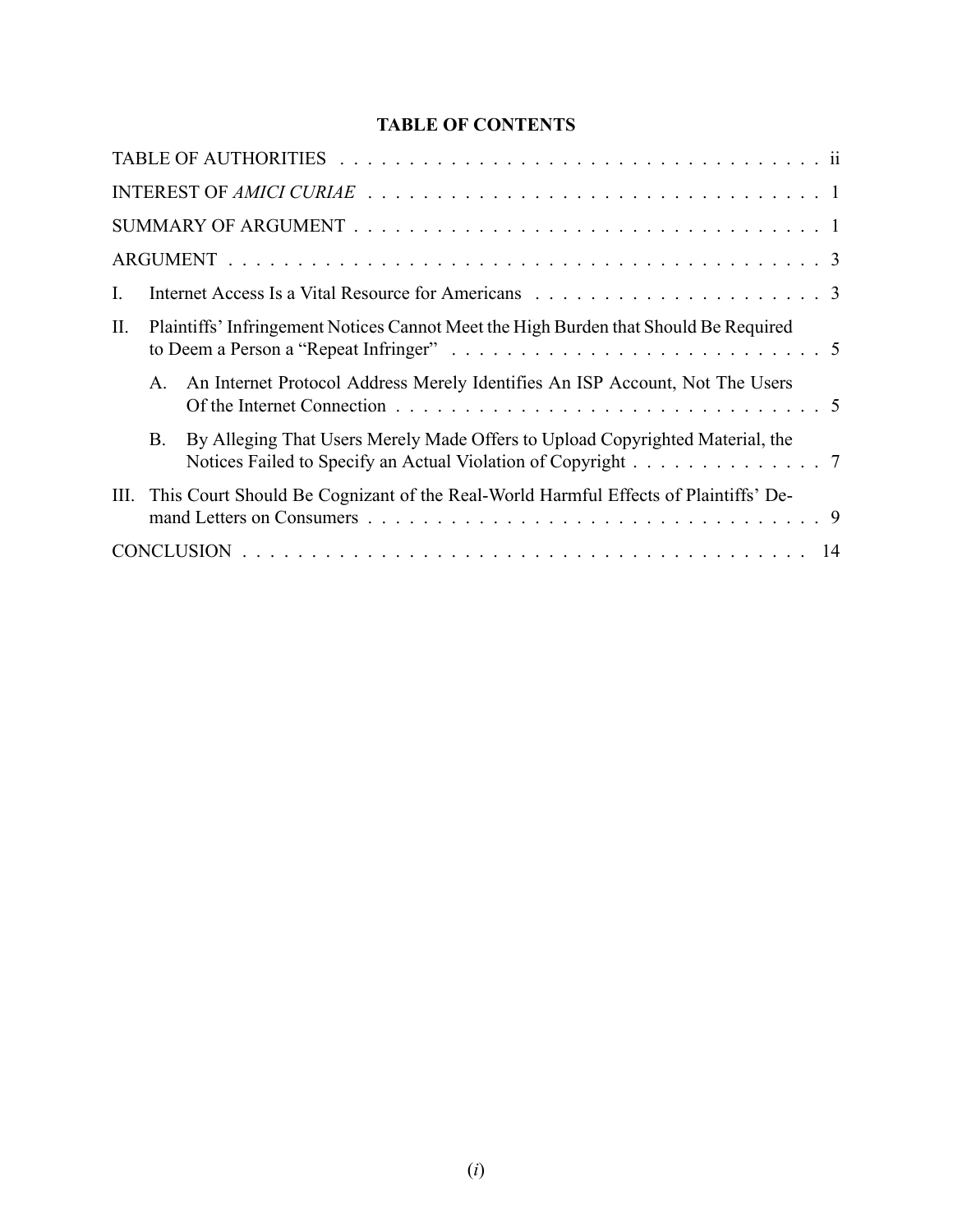# **TABLE OF AUTHORITIES**

## **Cases**

| Atlantic Recording Corp. v. Howell,                                                                                                                   |
|-------------------------------------------------------------------------------------------------------------------------------------------------------|
| Dallas Buyers Club LLC v. iiNet Ltd. [No. 4],<br>[2015] FCA 838 (Austl. Aug. 14, 2015), <i>available at http://www.austlii.edu.au/au/cases/</i><br>12 |
| Diversey v. Schmidly,                                                                                                                                 |
| Elektra Entertainment Group, Inc. v. Barker,                                                                                                          |
| Hotaling v. Church of Jesus Christ of Latter-Day Saints,                                                                                              |
| Ingenuity 13 LLC v. John Doe,<br>No. 2:12-cv-8333, 2013 WL 1898633 (C.D. Cal May 6, 2013) 11–12                                                       |
| In re Napster, Inc. Copyright Litigation,                                                                                                             |
| Malibu Media LLC v. John Doe Subscriber Assigned IP Address 24.183.51.58,<br>No. 13-cv-205, 2013 WL 4821911 (W.D. Wis. Sept. 10, 2013) 12             |
| McIntyre v. Ohio Elections Commission,                                                                                                                |
| Musical Productions, Inc. v. Roma's Record Corp.,<br>No. 05-cv-5903, 2007 WL 750319 (E.D.N.Y. Mar. 7, 2007) 8                                         |
| National Car Rental System v. Computer Associates International,                                                                                      |
| Pacific Century International, Ltd. v. John Does 1-37,<br>12                                                                                          |
| Paramount Pictures Corp. v. Labus,<br>No. 89-C-797-C, 1990 WL 120642 (W.D. Wis. Mar. 23, 1990) 8                                                      |
| Perfect 10, Inc. v. Amazon.com, Inc.,                                                                                                                 |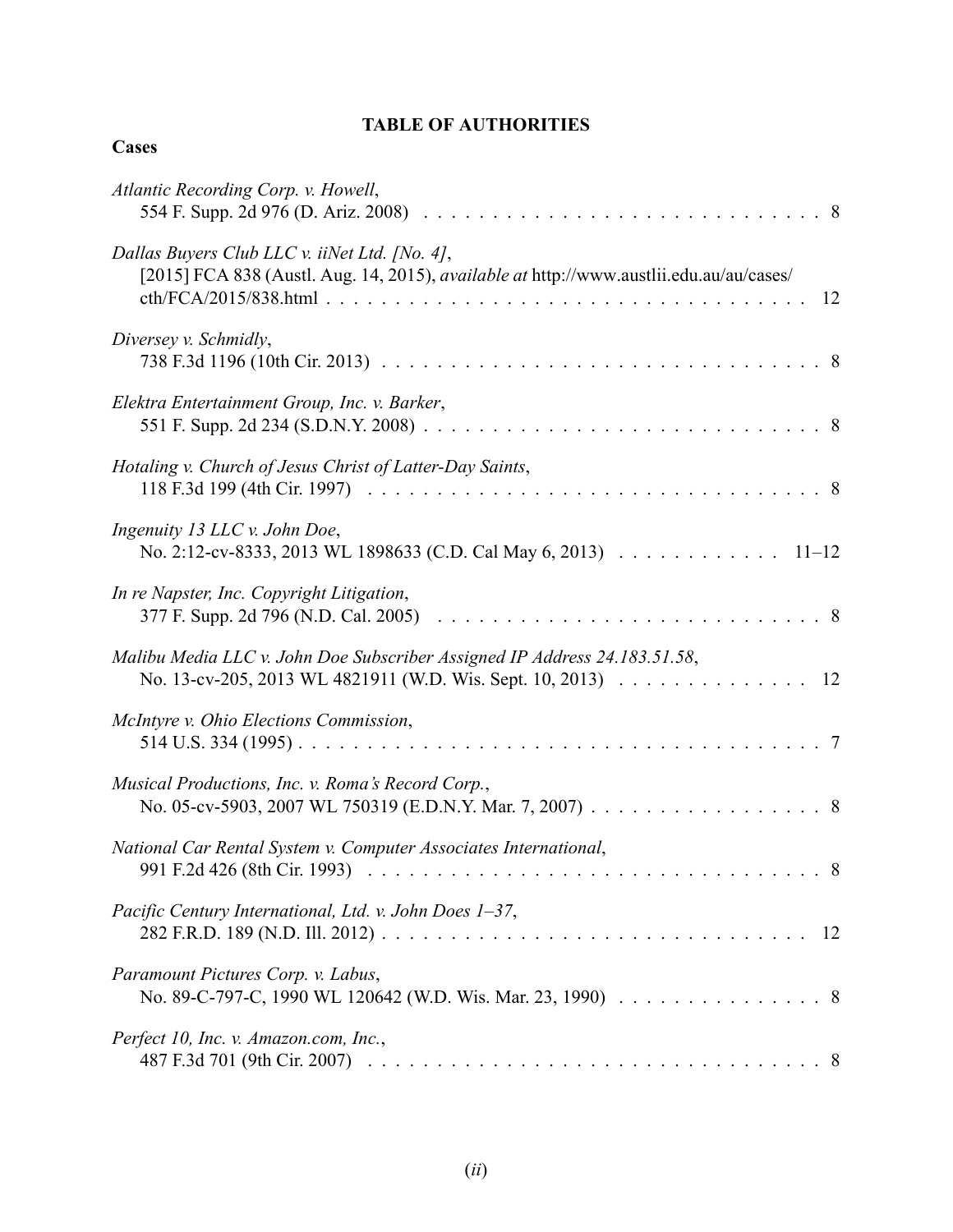| Warner Bros. Records, Inc. v. Doe,                         |  |
|------------------------------------------------------------|--|
| No. 5:08-cv-116, 2008 WL 5111883 (E.D.N.C. Dec. 4, 2008) 8 |  |

# **Statutes**

| Digital Millennium Copyright Act, 17 U.S.C. § 512 (2012) 1-3, 5, 7, 10 |  |
|------------------------------------------------------------------------|--|
|                                                                        |  |
|                                                                        |  |
|                                                                        |  |

# **Other Sources**

| Thom File & Camille Ryan, U.S. Census Bureau, Computer and Internet Use in the United<br>States (2013), http://www.census.gov/content/dam/Census/library/publications/2014/acs/<br>$\overline{4}$ |
|---------------------------------------------------------------------------------------------------------------------------------------------------------------------------------------------------|
| H.R. 29: The Debt Collection Practices Act: Hearing Before the Subcomm. on Consumer Af-<br>fairs of the H. Comm. on Banking, Finance and Urban Affairs, 95th Cong. (1977), available              |
| Michael Horowitz, Comcast XFinity WiFi: Just Say No, Computerworld (June 27,<br>2014), http://www.computerworld.com/article/2476444/mobile-security-comcast-xfinity-                              |
| Info. Scis. Inst., RFC 791, Internet Protocol: DARPA Internet Program Protocol Specifica-                                                                                                         |
| Letter from Aeton Law Partners, to Danny Seigle, FindTheBest.com, Inc., Lumen View Tech-<br>nology LLC v. FindTheBest.com, Inc., S.D.N.Y. (May 30, 2013), https://trollingeffects.org/<br>13      |
| Letter from Farney Daniels PC, to unknown recipient, CalNeb, LLC Patent Licensing (Jan.<br>21, 2013), https://www.ftc.gov/system/files/documents/cases/150317mphjtechexhibitsa-c.<br>12           |
| Tamar Lewin, College of Future Could Be Come One, Come All, N.Y. Times, Nov. 19, 2012,<br>A1, available at http://www.nytimes.com/2012/11/20/education/colleges-turn-to-crowd-<br>$\overline{4}$  |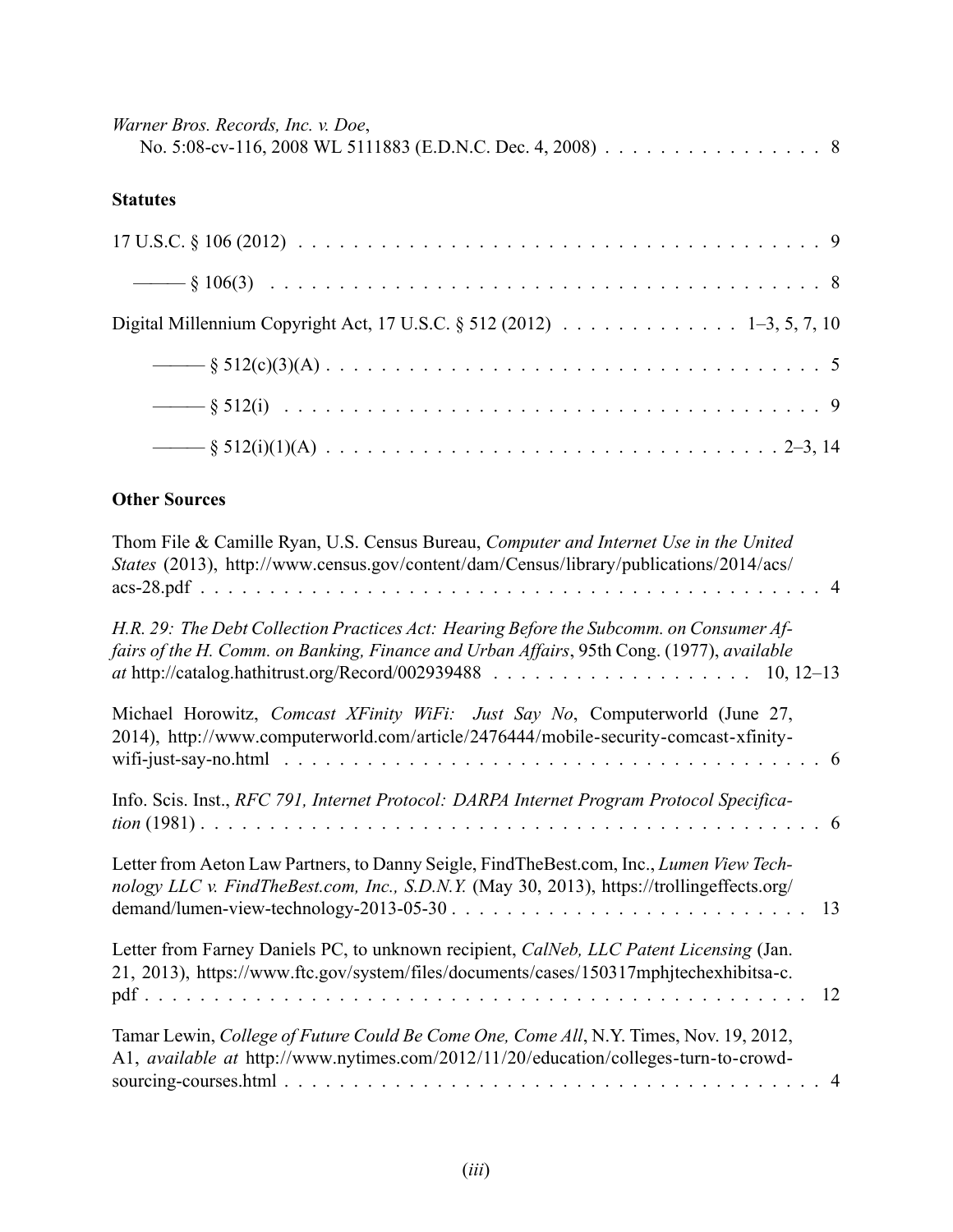| Ramon Lobato & Julian Thomas, The Business of Anti-Piracy: New Zones of Enterprise in<br>the Copyright Wars, 6 Int'l J. Comm. 606 (2012), available at http://ijoc.org/index.php/ijoc/<br>9, 11 |  |
|-------------------------------------------------------------------------------------------------------------------------------------------------------------------------------------------------|--|
| Nat'l Network to End Domestic Violence, Who's Spying on Your Computer? Spyware,<br>Surveillance, and Safety for Survivors (2013), http://nnedv.org/downloads/SafetyNet/<br>7                    |  |
| Melville B. Nimmer & David Nimmer, Nimmer on Copyright (2014) 8                                                                                                                                 |  |
| OECD Council Recommendation on Principles for Internet Policy Making (2011), available                                                                                                          |  |
| Penny Pritzker & Tom Vilsack, Broadband Opportunity Council Report and Recommen-<br>dations (2015), available at https://www.whitehouse.gov/sites/default/files/broadband                       |  |
| Kristen Purcell & Lee Rainie, Pew Research Ctr., Technology's Impact on Workers (2014),<br>http://www.pewinternet.org/files/2014/12/PI_Web25WorkTech_12.30.141.pdf 4                            |  |
| R. Anthony Reese, The Public Display Right: The Copyright Act's Neglected Solution to the<br>Controversy Over RAM Copies, 2001 U. Ill. L. Rev. 83 (2001) 8                                      |  |
| Matthew Sag, Copyright Trolling, An Empirical Study, 100 Iowa L. Rev. 1105                                                                                                                      |  |
| Chuck Schumer, We're Getting Patent Reform Done This Year, Medium (Apr. 29,<br>2015), https://medium.com/@SenSchumer/we-re-getting-patent-reform-done-this-year-<br>10                          |  |
| Araba Sey et al., Connecting People for Development: Why Public Access ICTs Matter<br>(2013), http://tascha.uw.edu/publications/connecting-people-for-development 4, 6                          |  |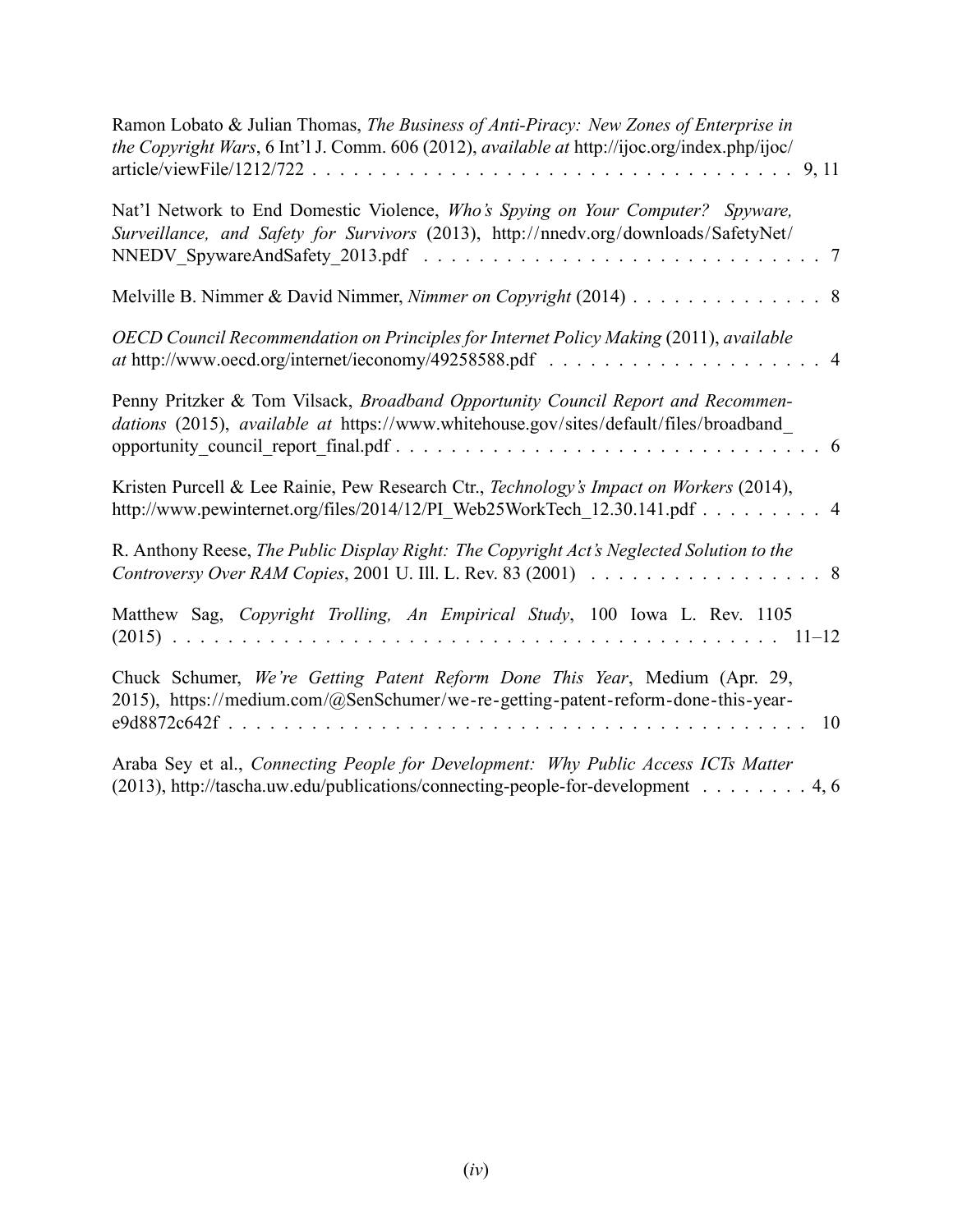#### **INTEREST OF** *AMICI CURIAE*

Public Knowledge is a non-profit organization that is dedicated to preserving the openness of the Internet and the public's access to knowledge, promoting creativity through balanced intellectual property rights, and upholding and protecting the rights of consumers to use innovative technology lawfully. Public Knowledge advocates on behalf of the public interest for a balanced copyright system, particularly with respect to new and emerging technologies.

The Electronic Frontier Foundation is a non-profit civil liberties organization that has worked for more than 20 years to protect consumer interests, innovation, and free expression in the digital world. EFF and its thousands of members have a strong interest in helping the courts and policymakers strike the appropriate balance between intellectual property and the public interest.

#### **SUMMARY OF ARGUMENT**

It is simply unthinkable that a person could be deprived of a basic, vital service, practically essential to contemporary societal participation, based on nothing more than unadjudicated, unverified, unreliable allegations of civil wrongdoing. But that is precisely what Plaintiffs seek in this case: disconnection of Internet service of "large numbers of subscribers" based on automatically generated, robosigned claims of copyright infringement.

On behalf of the millions of Americans who depend on Internet access to perform their jobs, communicate with loved ones, educate themselves, and participate in government and society, *amici curiae* ask this Court to reject Plaintiffs' bid to deny those Americans the necessary consumer protections that underlie § 512 of the Digital Millennium Copyright Act.

Section 512 requires a service provider like Cox to establish "a policy that provides for the termination in appropriate circumstances of . . . repeat infringers" in order to obtain safe harbors from

1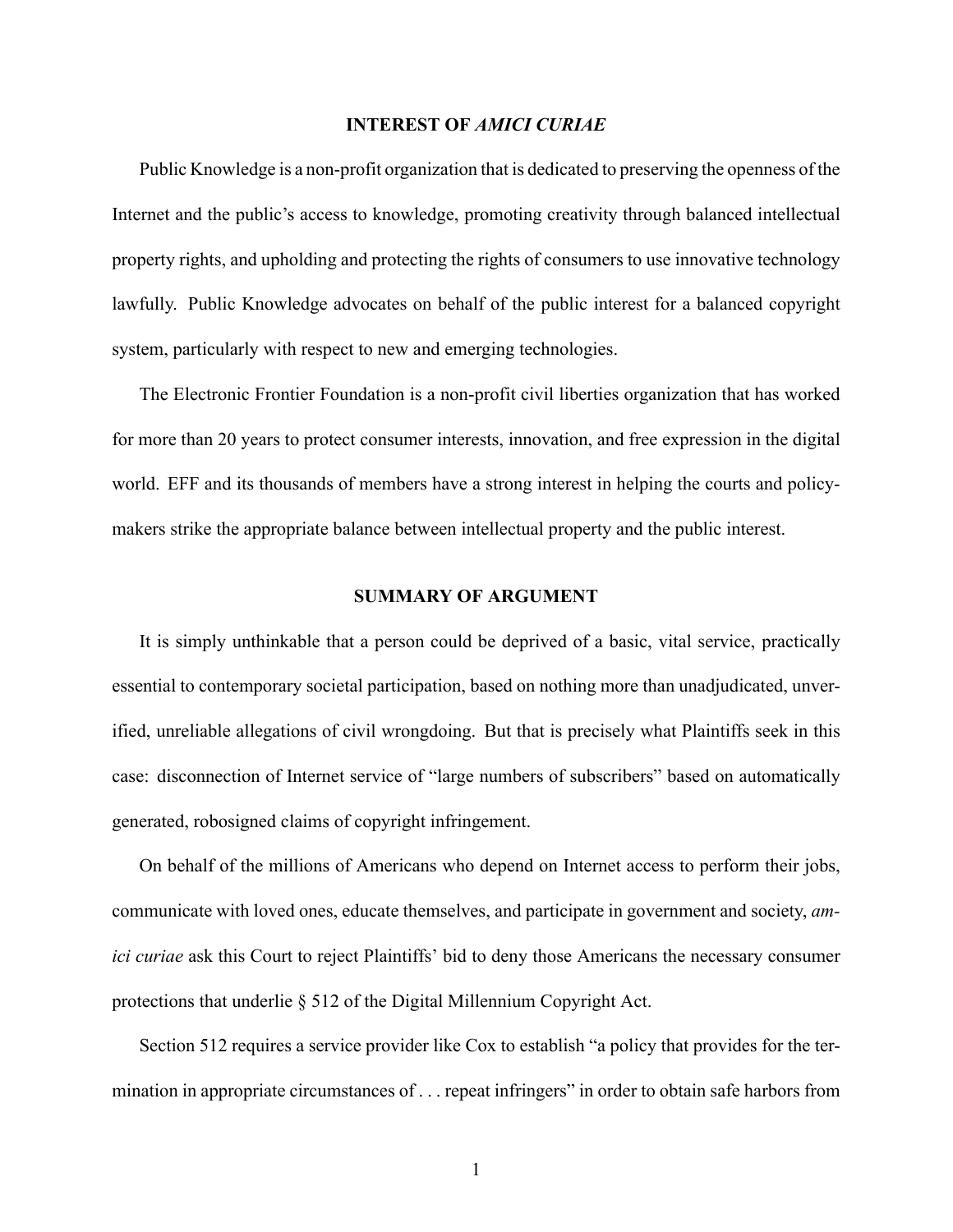copyright liability.  $\S$  512(i)(1)(A). Plaintiffs sent out "millions of notices of copyright infringement" and contend that those notices gave Cox a duty to "potentially terminate large numbers of subscribers." BMG Mem. Supp. Mot. Summ. J. 24, Sept. 21, 2015 (Doc. No. 324). Thus, Plaintiffs necessarily assume that those notices were sufficient to deem at least some subscribers to be "repeat infringers" deserving of Internet access termination.

This interpretation of the § 512 safe harbor is wrong and detrimental to the public interest, and so Plaintiffs' motion for summary judgment should be denied, for at least the following reasons.

1. Internet access is a virtually essential service for Americans today. People depend on Internet access for basic information, communication, and interaction with government and society. So termination of consumers' Internet access is a uniquely harsh penalty, one which should only issue in rare and extenuating circumstances, based on a complete and reliable evidentiary record.

Plaintiffs cannot show an evidentiary record warranting this severe sanction that § 512 reserves only for "repeat infringers." For one thing, the millions of form notices merely allege infringement but do not establish it. And furthermore, there are at least two serious defects in the notices of infringement.

First, the notices identify not the person who allegedly infringed, but rather the person paying for the Internet connection through which the infringement allegedly occurred. Besides being legally wrong, it is concerningly bad policy to attribute the acts of a third party to the Internet connection subscriber. Doing so would discourage the widespread practice of Internet connection sharing which, besides being an unavoidable fact of life today, promotes numerous public benefits.

Second, the notices allege that the accused person is a copyright infringer based on acts of making copyrighted material available. But case law clearly establishes that the mere making available of copyrighted material is not an infringement of copyright law.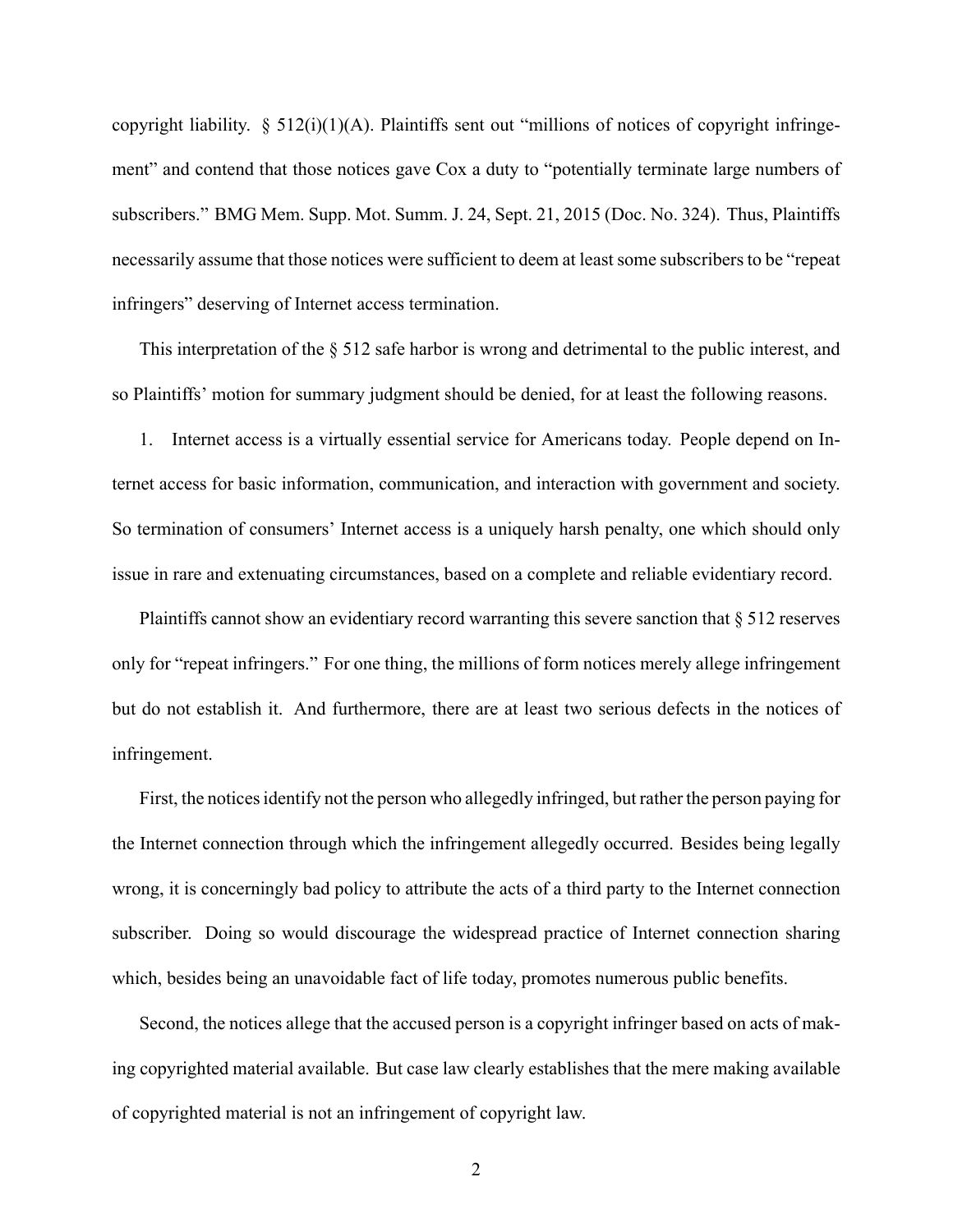This Court should not require Cox to issue the penalty of Internet access termination on the basis of such inadequate evidence.

2. More broadly, the evidentiary record demonstrates that Plaintiff's agent Rightscorp wishes to leverage threats of Internet disconnection to extract settlement payments from a gigantic swath of consumers. Rightscorp needs complicity of Internet service providers like Cox to do so, and the threat of loss of § 512 safe harbors, Rightscorp hopes, will push ISPs into such complicity.

Such threats can be effective in frightening consumers into paying out settlements even based on defective claims. Policymakers have observed these exact problems in other areas such as abusive debt collection practices and deceptive patent demand letters. Indeed, given the defects in Rightscorp's notices, this case presents a particularly acute concern of undue threats leading to unjustified settlements.

The Court should thus be mindful of the effect its decision will have on American consumers of Internet services. Cox itself bears a fairly minimal cost for disconnecting a consumer: loss of subscriber fees. But the consumer bears a far weightier cost: loss of Internet access. Denying Cox the protection of § 512 would potentially open consumers up to extortive demands, declare them guilty as "repeat infringers" without trial or jury, and deny them access to a necessary service, perhaps innocently, perhaps without cause. This Court should not countenance such a result.

#### **ARGUMENT**

#### **I. Internet Access Is a Vital Resource for Americans**

Though the Internet is certainly a young technology, it has quickly ingrained itself into even the most basic workings of society today, to the point that millions of Americans find it practically essential. Disconnection of Internet service, as Plaintiffs call for based on  $\S$  512(i)(1)(A),

3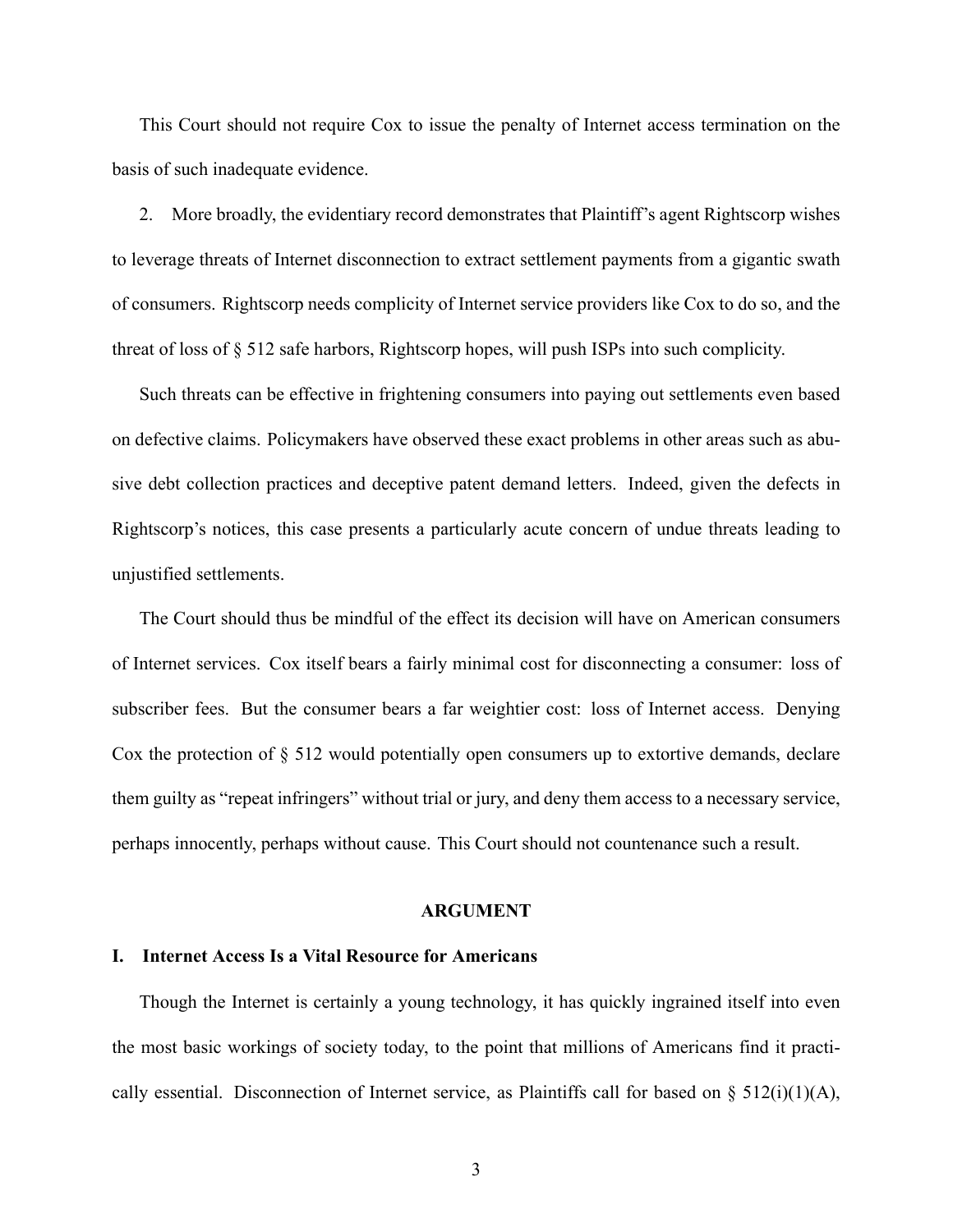is a severe punishment that should only be meted out in the most necessary and tightly proven of circumstances. This Court should tread lightly before asserting, as Plaintiffs ask this Court to do, that Defendant Cox had a duty to terminate certain subscribers Internet access.

Internet usage is pervasive. Nearly three quarters of Americans have an Internet subscription, as reported in 2013. Thom File & Camille Ryan, U.S. Census Bureau, *Computer and Internet Use in the United States* 3 tbl.1 (2013), URL *supra* p. iii. That degree of prevalence allows people, companies, and government to assume that the Internet is an efficient—perhaps the most efficient way of communicating and transferring information.

As a result, many basic services have shifted to using the Internet as a primary medium. It is all but necessary for professional work, as any worker's email inbox can attest; a recent survey deemed email and the Internet "the dominant technological tools in American workplaces." Kristen Purcell & Lee Rainie, Pew Research Ctr., *Technology's Impact on Workers* 5 (2014), URL *supra* p. iv. Online education opens the doors of knowledge to millions of students. Tamar Lewin, *College of Future Could Be Come One, Come All*, N.Y. Times, Nov. 19, 2012, A1, *available at* URL *supra* p. iii. And public participation is moving online: "the Internet allows people to give voice to their democratic aspirations." *OECD Council Recommendation on Principles for Internet Policy Making* 5 (2011), *available at* URL *supra* p. iv.

It should thus come as no surprise that access to the Internet is incredibly important, to the point of being nearly essential in the current world. A multinational study found that "computer and internet technologies are increasingly crucial resources for functioning in today's society," and that opening up public access to the Internet "enables change in personal, social, economic, and other realms of life." Araba Sey et al., *Connecting People for Development: Why Public Access ICTs Matter* 26, 28 (2013), URL *supra* p. iv.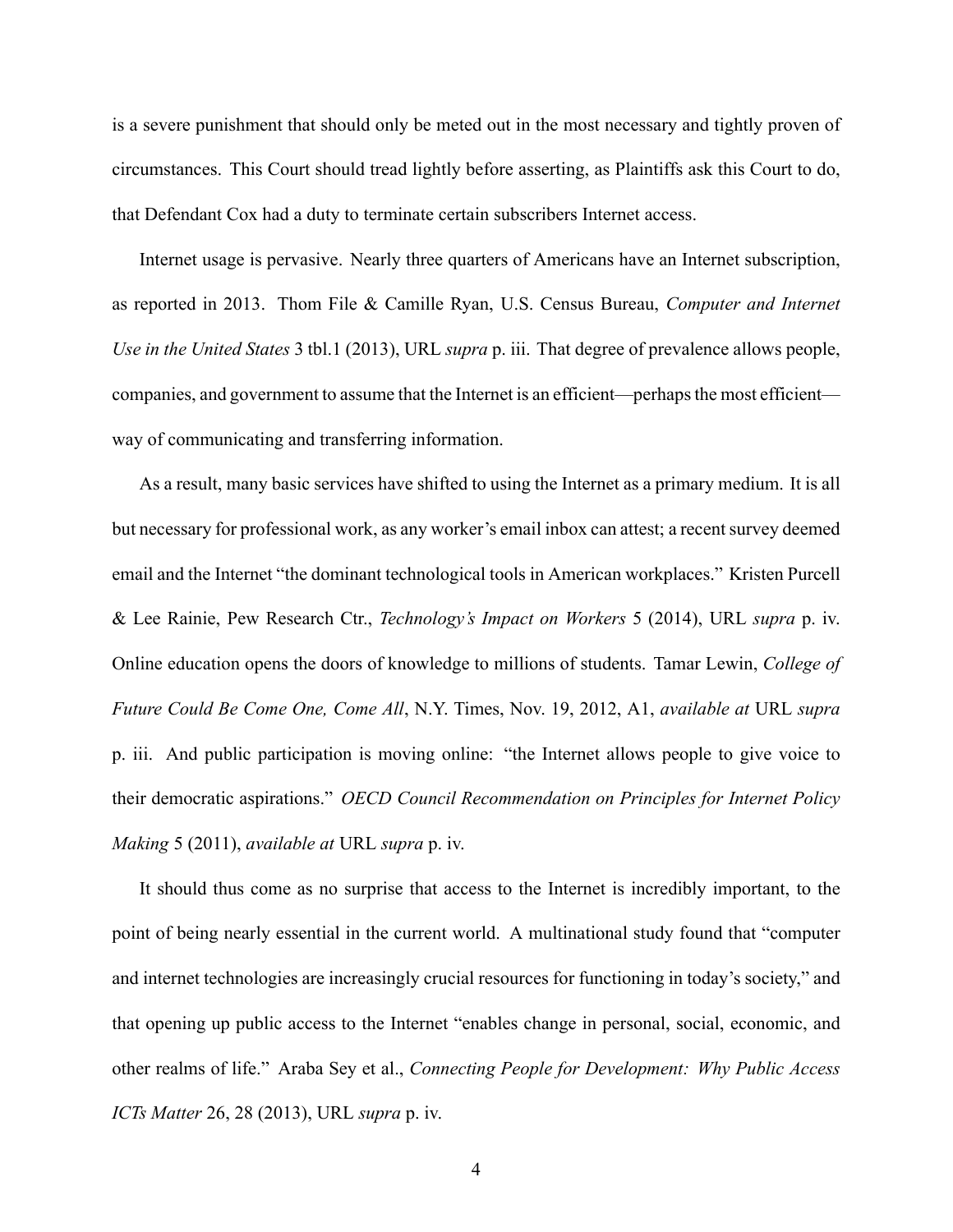To terminate a person's Internet access, then, is to deny that person these benefits, services, and opportunities. That strong sanction of termination is what Plaintiffs ask this Court to mete out, in asserting that Cox has failed to meet its burden of terminating its subscribers' Internet access. The Court should weigh heavily the consequences to consumers of such a sanction.

## **II. Plaintiffs' Infringement Notices Cannot Meet the High Burden that Should Be Required to Deem a Person a "Repeat Infringer"**

Given the severity of Internet disconnection, this Court should hold that  $\S 512$  does not require termination of a subscriber's access absent a strong case that the subscriber is a "repeat infringer."

Here, the only evidence that any of Cox's subscribers are "repeat infringers" is the series of notices that Plaintiffs' agent Rightscorp sent to Cox. These mere form accusations cannot be enough; to hold otherwise would create a bizarre guilty-until-proven-innocent scheme by which one can be deemed a repeat infringer based on unproven allegations of infringement.<sup>1</sup>

And equally problematically, the infringement notices simply fail to properly allege infringement at all. First, the notices confuse the person paying for the Internet connection with the actual infringer, and second, they mistakenly assert that merely making available content can be an act of copyright infringement.

### **A. An Internet Protocol Address Merely Identifies An ISP Account, Not The Users Of the Internet Connection**

Plaintiffs' agent Rightscorp apparently uses Internet Protocol addresses to identify infringers. Decl. Brian D. Buckley 1, Aug. 28, 2015 (Doc. No. 244-1). But an IP address identifies only the

<sup>&</sup>lt;sup>1</sup>Plaintiffs make much of their claim that their notices comply with  $\S$  512(c)(3)(A), but this is wholly beside the point. Compliance with that part of the statute merely establishes "claimed infringement," not actual infringement.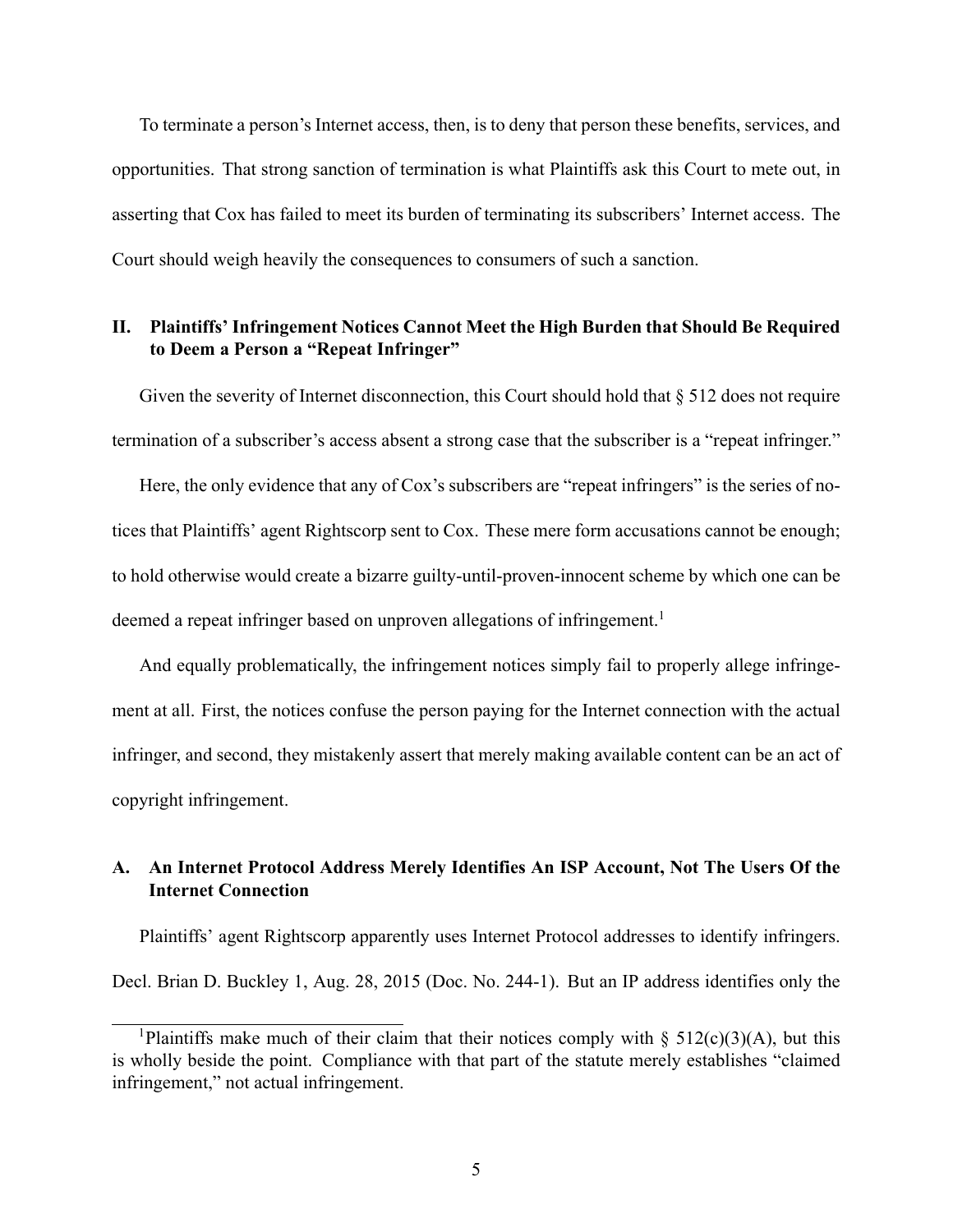subscriber paying for the Internet connection, not the actual person who conducted the infringing activity. To declare the possibly innocent subscriber a "repeat infringer," as Plaintiffs would have this Court do, would chill the important and common practice of Internet connection sharing. The Court should avoid that result by refusing to give legal weight to Plaintiffs' notices of infringement.

The sharing of IP addresses is pervasively common. An IP address is simply a unique numeric identifier assigned to an Internet connection, which may be used by numerous people. *See* Info. Scis. Inst., *RFC 791, Internet Protocol: DARPA Internet Program Protocol Specification* 7 (1981) (specification defining IP addresses). Aside from address sharing in business establishments such as cafés and libraries, households often share a single Internet connection, and thus IP address, among family members, roommates, houseguests, or even members of the public. Indeed, certain Internet service providers open public Internet access on a customer's home equipment without the customer's consent, which may also lead to IP address sharing. *See* Michael Horowitz, *Comcast XFinity WiFi: Just Say No*, Computerworld (June 27, 2014), URL *supra* p. iii.

IP address sharing is not just the fact of the matter, however; it is a positive activity. Shared computer labs and open networks help to expand Internet access to the sizable fraction of the population unable to attain sufficient service on their own. *See* Sey et al., *supra*, at 24; *see also* Penny Pritzker & Tom Vilsack, *Broadband Opportunity Council Report and Recommendations* 8, 39 n.50 (2015), *available at* URL *supra* p. iv ("Commenters supported the idea of expanding free public Wi-Fi hot spots, especially in Federal buildings and on Federal lands."). Sharing an Internet connection also helps to reduce overcrowding on the limited resource of wireless spectrum, because users of mobile phones can offload data transmissions that would be otherwise sent by wireless spectrum onto, for example, a shared broadband Internet connection.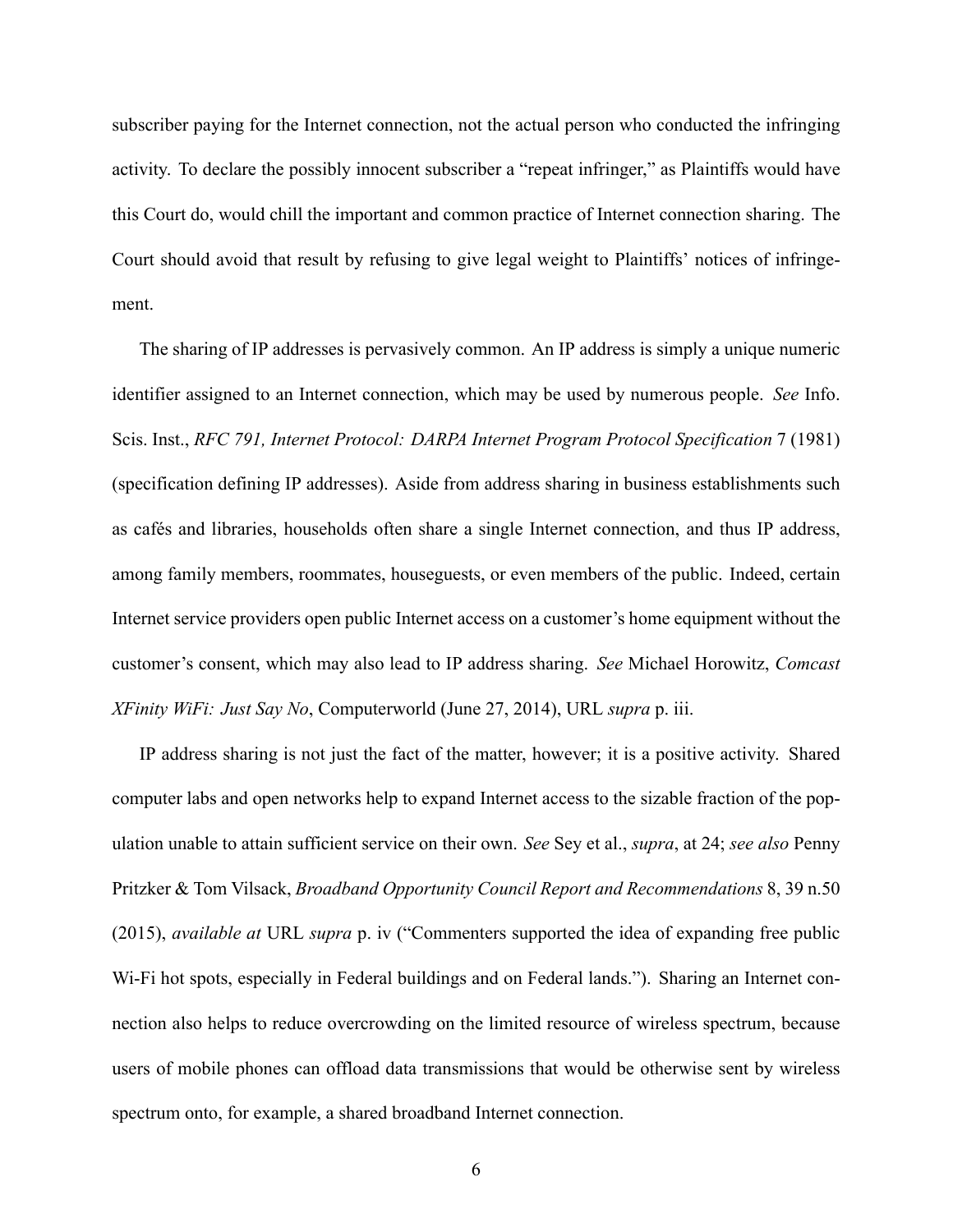Also, sharing of IP addresses enhances privacy, at a time when privacy is a top concern for many Americans. There is a long tradition of anonymous speech in the United States, *see McIntyre v. Ohio Elections Comm'n*, 514 U.S. 334, 342 (1995), as such privacy fosters safety, free expression, and engagement in public discourse. That right does not vanish when a speaker goes on the Internet, and thus strategies for maintaining online anonymity are highly important. Shared computers and networks allow individuals to access the Internet without subjecting themselves to additional tracking and monitoring of their activities. Indeed, at least one organization advises domestic abuse survivors to use such privacy strategies to keep abusers from online stalking. *See* Nat'l Network to End Domestic Violence, *Who's Spying on Your Computer? Spyware, Surveillance, and Safety for Survivors* (2013), URL *supra* p. iv.

In sum, sharing IP addresses is not just common but beneficial. The Court should not interpret § 512 in such a way, as Plaintiffs seek, that would make a person potentially liable for infringing acts of others merely because that person engaged in the common and often useful practice of Internet connection sharing.

### **B. By Alleging That Users Merely Made Offers to Upload Copyrighted Material, the Notices Failed to Specify an Actual Violation of Copyright**

Rightscorp's demand notices state vaguely that an ISP account "has been used to download, upload or *offer for upload* copyrighted content." Doc. No. 244-1 (emphasis added). That suggests that Plaintiffs may be charging consumers with infringement based on those consumers' making available of copyrighted material, regardless of whether those consumers actually caused the actual transfer of such material. On this basis, Plaintiffs contend that the targets of the letters are "repeat infringers."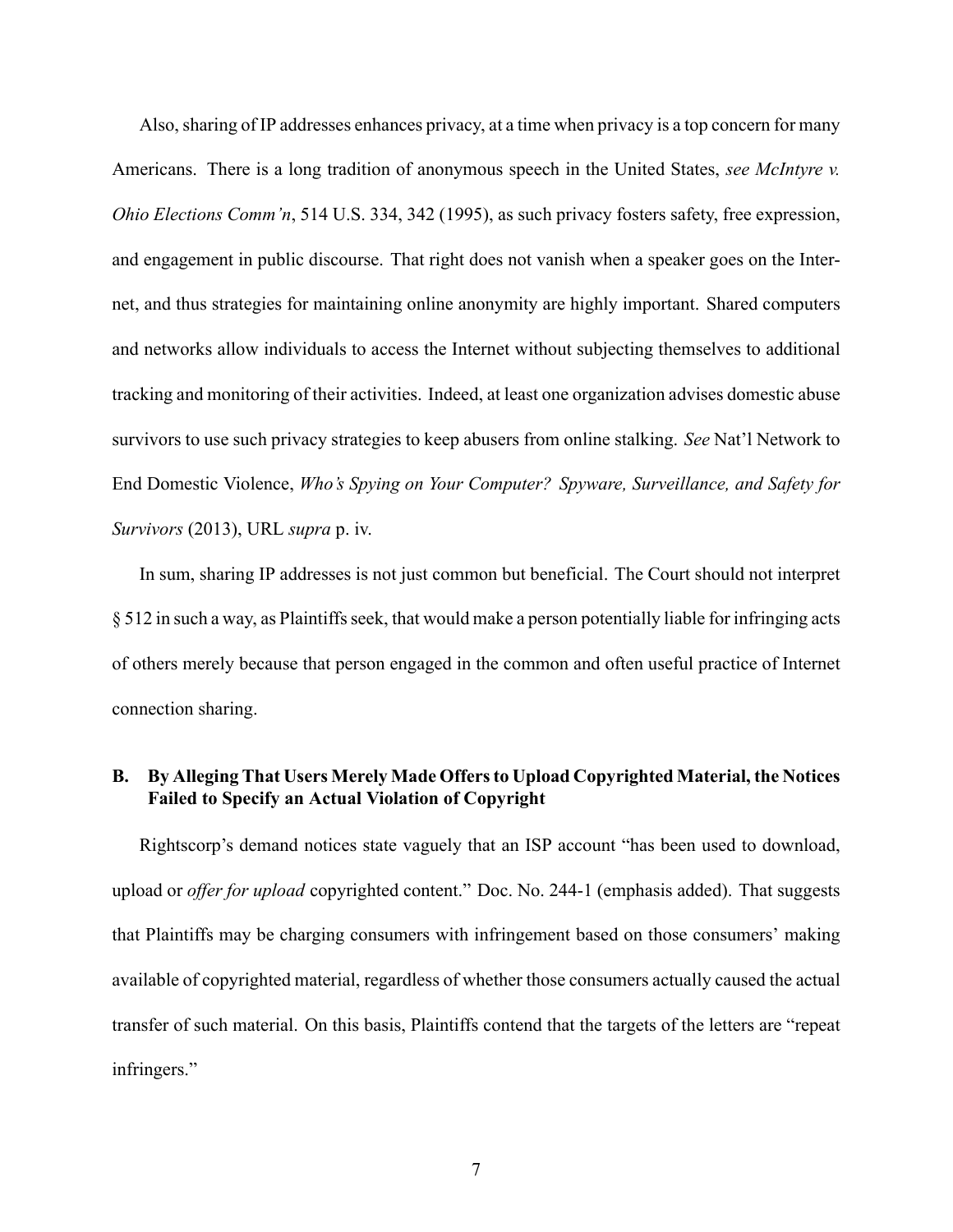Plaintiffs' contention is mistaken. Courts have clearly held that it is not an act of copyright infringement to merely make content available without an actual transfer of that content. "Merely making a copy available does not constitute distribution." *See Atl. Recording Corp. v. Howell*, 554 F. Supp. 2d 976, 981 (D. Ariz. 2008); *Elektra Entm't Group, Inc. v. Barker*, 551 F. Supp. 2d 234, 246–47 (S.D.N.Y. 2008) ("Section 106 . . . cannot form the basis for a 'make available' right."). $2$ 

Furthermore, even assuming *arguendo* that the act of making a copyrighted work available is a violation of the 17 U.S.C. § 106(3) exclusive distribution right, an "offer to upload" content online cannot violate that distribution right, because online transmissions are not distributions under the settled understanding of the law. The § 106(3) right only encompasses distribution of "copies or phonorecords," and courts have repeatedly held that "infringement of the distribution right requires an actual dissemination of either copies or phonorecords." *Nat'l Car Rental Sys. v. Computer Assocs. Int'l*, 991 F.2d 426, 434 (8th Cir. 1993) (quoting 2 Melville B. Nimmer & David Nimmer, *Nimmer on Copyright* § 8.11[A] (2014)) (internal alterations omitted).<sup>3</sup> Plaintiffs' notices that users

<sup>2</sup>Some have suggested that *Hotaling v. Church of Jesus Christ of Latter-Day Saints*, 118 F.3d 199 (4th Cir. 1997), approved of a "making available" right under copyright law. But subsequent cases are to the contrary. *Cf. Diversey v. Schmidly*, 738 F.3d 1196, 1202 n.7 (10th Cir. 2013) (applying *Hotaling* but declining to opine on its applicability to Internet transmissions); *Warner Bros. Records, Inc. v. Doe*, No. 5:08-cv-116, 2008 WL 5111883, at \*3 (E.D.N.C. Dec. 4, 2008) ("The court, however, need not decide here whether 'making available' a sound recording over the internet constitutes a distribution, as plaintiffs' complaint sufficiently alleges an actual dissemination of copies of the recordings has occurred.").

<sup>3</sup>*See also Perfect 10, Inc. v. Amazon.com, Inc.*, 487 F.3d 701, 718 (9th Cir. 2007); *Musical Prods., Inc. v. Roma's Record Corp.*, No. 05-cv-5903, 2007 WL 750319, at \*3 (E.D.N.Y. Mar. 7, 2007); *In re Napster, Inc. Copyright Litig.*, 377 F. Supp. 2d 796, 802 (N.D. Cal. 2005); *Paramount Pictures Corp. v. Labus*, No. 89-C-797-C, 1990 WL 120642, at \*4 (W.D. Wis. Mar. 23, 1990). *See generally* R. Anthony Reese, *The Public Display Right: The Copyright Act's Neglected Solution to the Controversy Over RAM Copies*, 2001 U. Ill. L. Rev. 83, 126 (2001) (distribution right applies only to "tangible, physical things").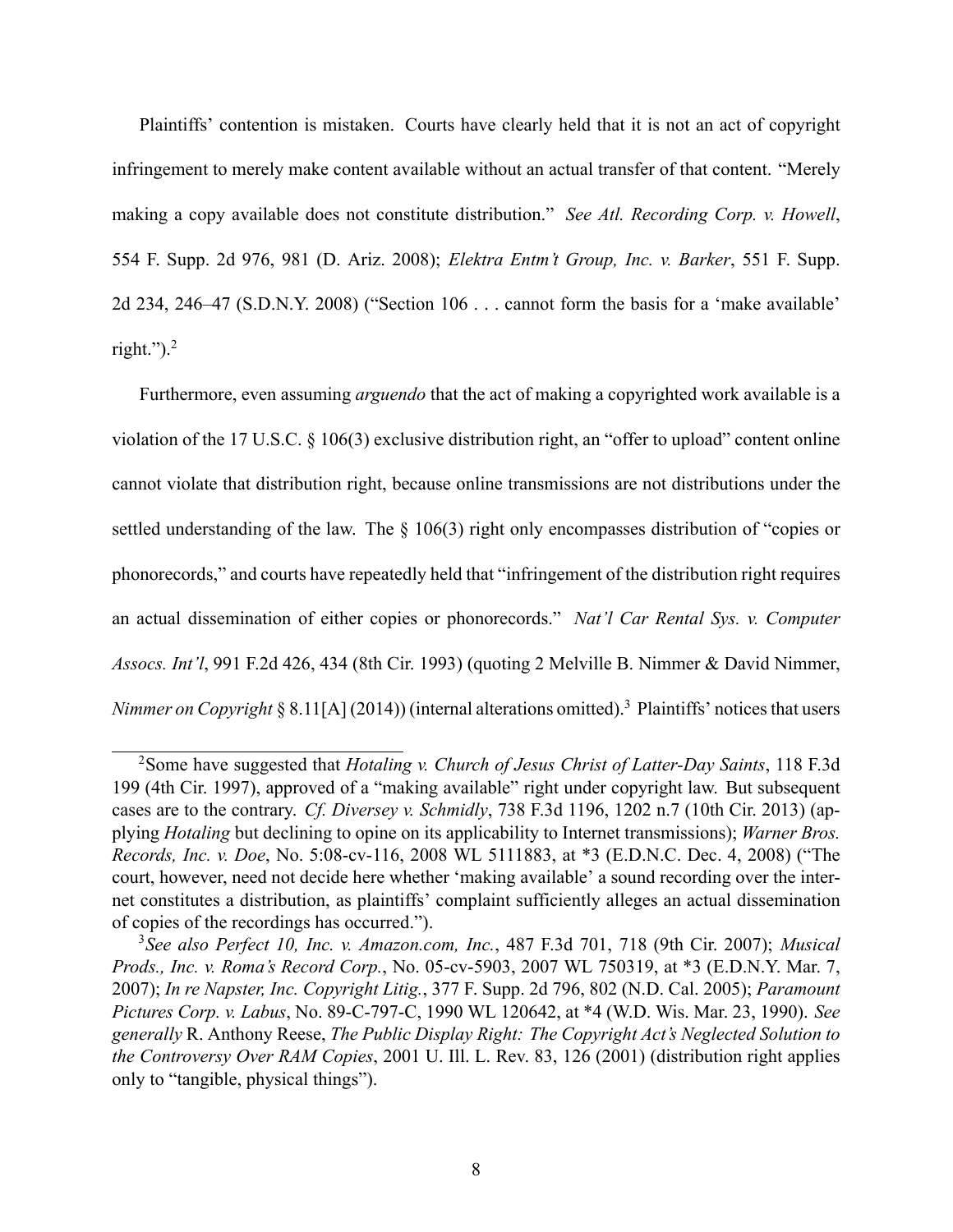made "offer[s] to upload" content thus again fail to allege a violation of an exclusive § 106 right, rendering those notices defective and unreliable.

The nonexistence of a "making available" right obviously does not excuse actual infringement. The reproduction right and secondary liability principles remain available. Yet requiring proof of actual reproduction to establish liability limits the use of infringement accusations for speculative invoicing, in which copyright owners demand settlements for infringements that *might* have occurred, and other abusive tactics. Ramon Lobato & Julian Thomas, *The Business of Anti-Piracy: New Zones of Enterprise in the Copyright Wars*, 6 Int'l J. Comm. 606, 619–20 (2012), *available at* URL *supra* p. iv.

\* \* \*

For at least the foregoing reasons, Plaintiffs' notices fail to actually establish that any subscriber was actually an infringer, let alone a "repeat infringer." To treat those notices otherwise would be to give legal power to unsubstantiated and unverified accusations—and not just any legal power, but legal power to deny American consumers access to the vital service of Internet access. Such a result could be devastating to the consumer and public interest. To avoid such a result, this Court should reject Plaintiffs' overbroad interpretation of "repeat infringers" under § 512(i).

### **III. This Court Should Be Cognizant of the Real-World Harmful Effects of Plaintiffs' Demand Letters on Consumers**

Although the subject matter of this lawsuit is over the relationship between copyright owners and an Internet service provider, it is plain as day from the evidentiary record that the real objective of Plaintiffs (or, rather, their agent Rightscorp) is to send millions of consumers threats of Internet access termination, through those consumers' ISPs, to extract payments of settlements. Were the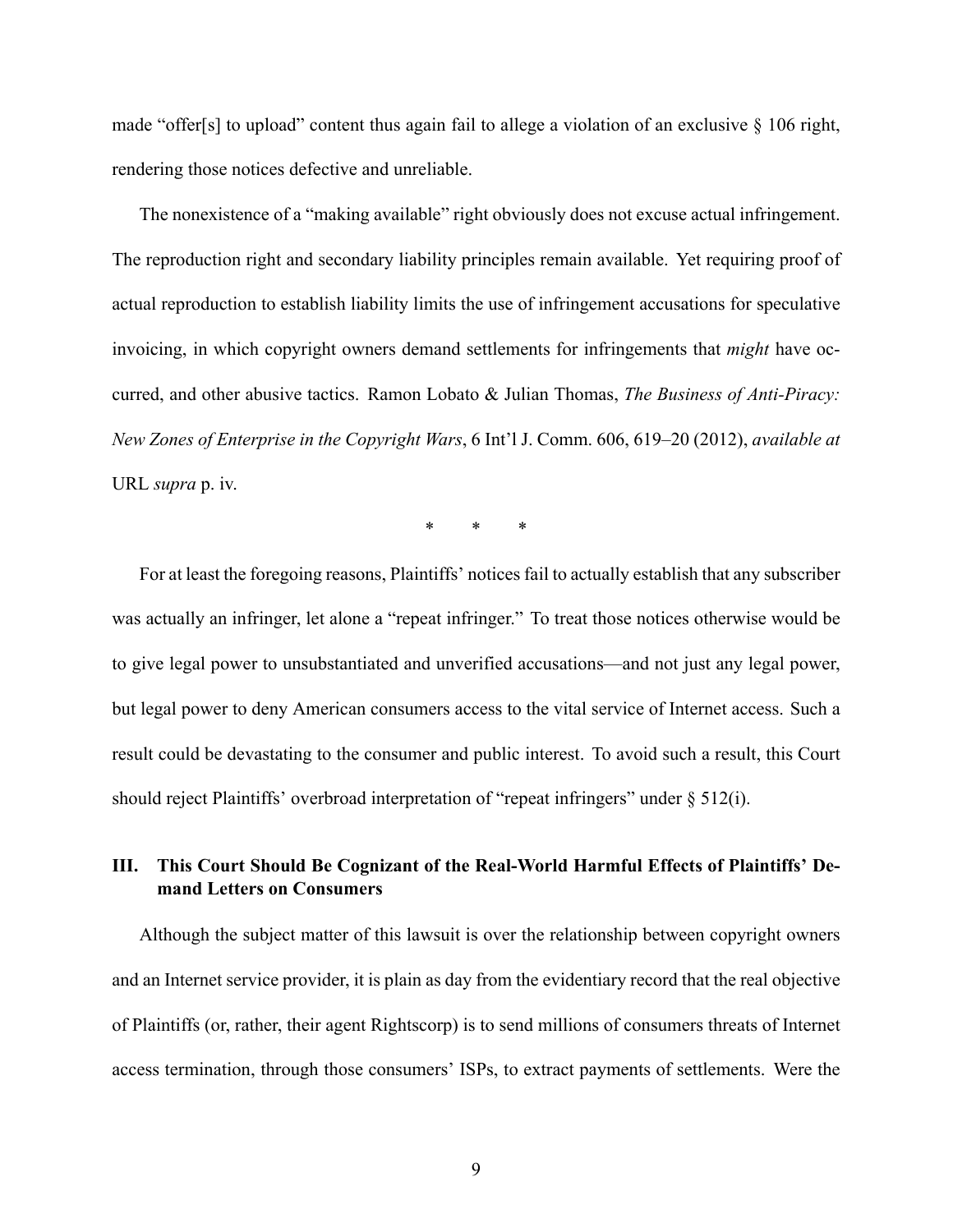Court to deny Cox the protection of the § 512 safe harbor, Cox and other ISPs would likely swing toward the direction of facilitating this demand letter project of Rightscorp.

This practice of sending widespread demand letters has been seen in other fields, most notably debt collectors, patent asserters, and other copyright assertion entities. Of concern for consumers, the demand letters in this field often bore indicia of deception, fraud, and extortion, suggesting an intent to use coercive threats to obtain settlement payments based on even non-meritorious claims. It is thus worrying that Rightscorp's notice letters bear many of those same indicia.

Insofar as policymakers have sought to avoid perpetuating those demand letter practices in those fields, this Court should be mindful that its decision in this case could perpetuate—or avoid—those same effects on consumers.

Abusive demand practices plagued the debt collections industry prior to Congress's passage of the Fair Debt Collection Practices Act (FDCPA) of 1977. Before the FDCPA, debt collection notices commonly used language designed to "promote fear, distress and emotional discomfort." *H.R. 29: The Debt Collection Practices Act: Hearing Before the Subcomm. on Consumer Affairs of the H. Comm. on Banking, Finance and Urban Affairs*, 95th Cong. 28 (1977) [hereinafter FD-CPA Hearing], *available at* URL *supra* p. iii (testimony of Hugh Wilson). To this end, collectors routinely threatened debtors with costly litigation. *Id.* As a result of these coercive tactics, "there were many instances when persons who had no legal obligation to pay were scared into doing so." *Id.* at 33.

Demand letters issued by abusive patent assertion entities are similar. Often "[t]he claims in the letter are vague . . . But the demand is crystal clear: pay up, or else we'll bleed you dry in a courtroom somewhere in Eastern Texas." Chuck Schumer, *We're Getting Patent Reform Done This Year*, Medium (Apr. 29, 2015), URL *supra* p. iv.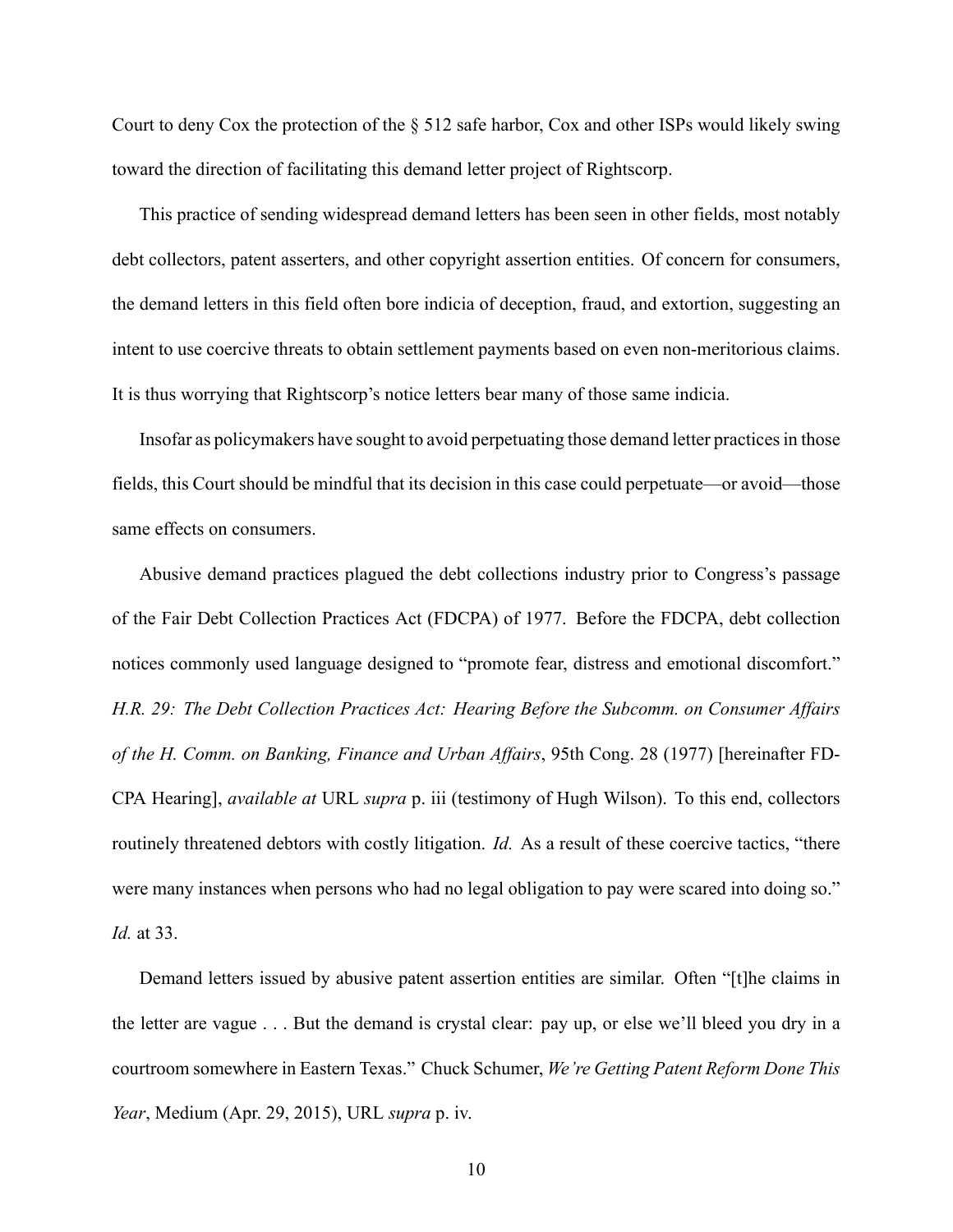Recently, some copyright lawyers and their agents have adopted similar abusive practices, leveraging accusations of infringement against ISP customers into cash payments. Acting primarily on behalf of rightsholders in pornography and independent film, these "copyright trolls" purport to identify Internet Protocol addresses associated with alleged infringement, then seek the identities of ISP customers associated with those IP addresses. They then contact subscribers and demand cash "settlements" to avoid litigation, public humiliation, and other threatened or implied consequences. *See* Matthew Sag, *Copyright Trolling, An Empirical Study*, 100 Iowa L. Rev. 1105, 1107–14 (2015); *Ingenuity 13 LLC v. John Doe*, No. 2:12-cv-8333, 2013 WL 1898633, at \*1 (C.D. Cal May 6, 2013) (plaintiffs use "paralyzing social stigma, and unaffordable defense costs . . . by accusing individuals of illegally downloading . . . ").

Of particular concern, one commentator noted that the legal merits were nearly irrelevant to these threats:

Rather, the objective is to process as many settlement payments as possible in the shortest time possible. Whether copyright infringement can or cannot be proven is immaterial: the strategy relies on scared customers with little knowledge of legal process paying up to make the problem go away.

Lobato & Thomas, *supra*, at 619.

The copyright trolling phenomenon has unsurprisingly led to widespread abuses of the legal system. For example, attorneys associated with a group known as Prenda Law were sanctioned for, *inter alia*, misappropriating a person's identity in order to conceal the attorneys' own financial interest in the copyrights at issue and disobeying court-ordered limits on discovery. *See Ingenuity 13*, 2013 WL 1898633, at \*5. Similarly, an attorney representing pornography producer Malibu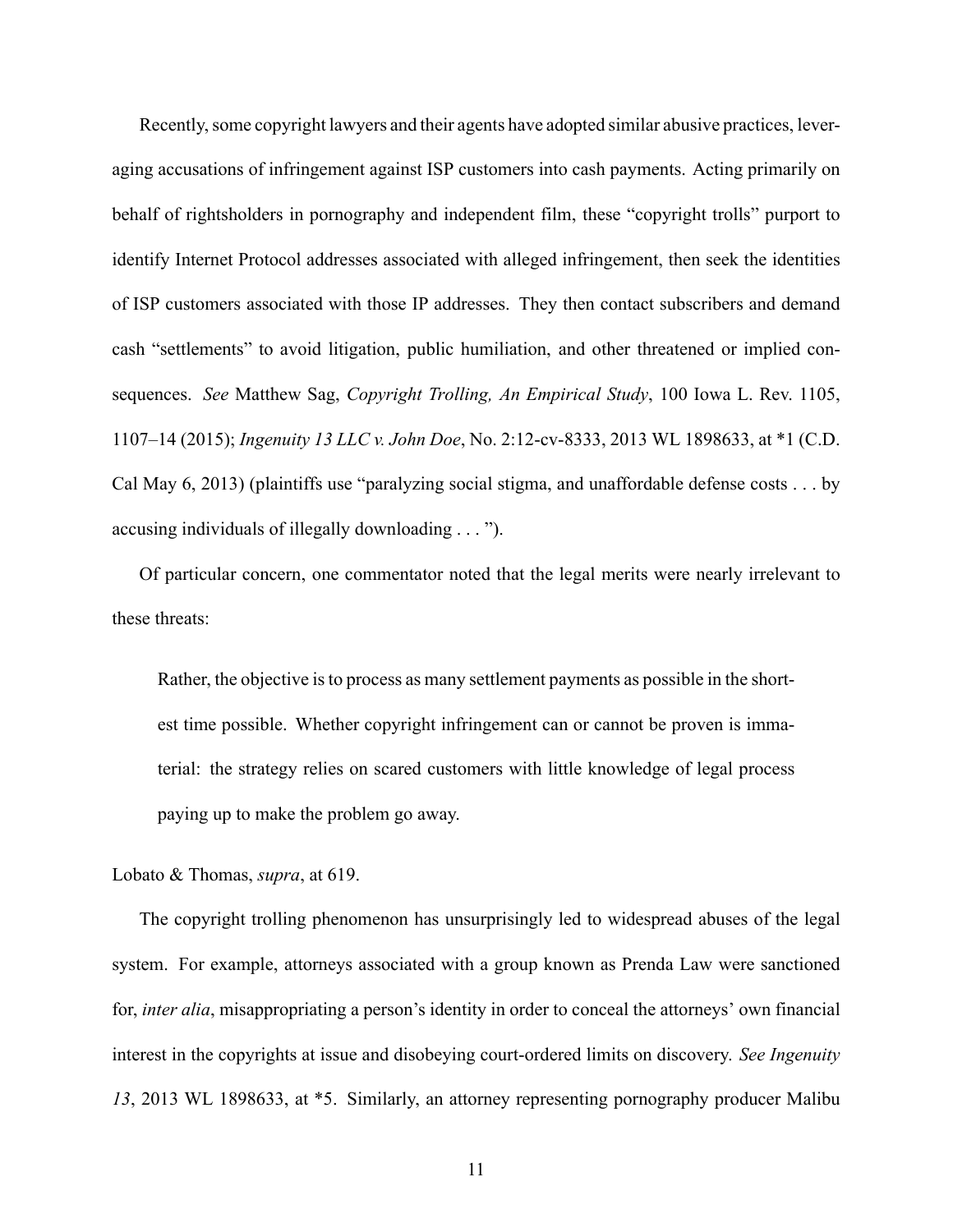Media was sanctioned in 2013 for filing lists of films with salacious or embarrassing titles that were not owned by the company, in an apparent attempt to increase the potential embarrassment to defendants who refused settlement. *See Malibu Media LLC v. John Doe Subscriber Assigned IP Address 24.183.51.58*, No. 13-cv-205, 2013 WL 4821911, at \*5 (W.D. Wis. Sept. 10, 2013).

The scope of this problem is staggering. In 2013, multi-defendant John Doe copyright infringement suits (one form of this type of litigation) were 43% of *all* federal copyright infringement suits filed in the U.S. *See* Sag, *supra*, at 1108–09. In the first quarter of 2014 this percentage rose to 46%. *See id.* Courts have referred to these cases as "outmaneuver[ing] the legal system," *Ingenuity 13*, 2013 WL 1898633, at \*1, and noted a "stiffening judicial headwind" against them, *Pac. Century Int'l, Ltd. v. John Does 1–37*, 282 F.R.D. 189, 194 (N.D. Ill. 2012). The Federal Court of Australia recently enjoined the sending of misleading demand notices in a copyright case, calling it "speculative invoicing" and requiring pre-approval by the court of the notice text. *Dallas Buyers Club LLC v. iiNet Ltd. [No. 4]*, [2015] FCA 838, para. 1 (Austl. Aug. 14, 2015), *available at* URL *supra* p. ii.

Rightscorp's demand letters echo these practices, and will likely lead to the same troubling results: under-resourced individuals frightened into paying unjustified settlements. Like these other forms of abusive demand letter, Rightscorp's letters threaten unrealistic litigation awards and other implausible penalties, including unjustified termination of Internet service.

Just as abusive debt collectors and patent assertion entities threaten targets with expensive litigation,<sup>4</sup> Rightscorp's personnel reference "penalties as high as \$150,000 per infringement"—the

<sup>4</sup>*See* Letter from Farney Daniels PC, to unknown recipient, *CalNeb, LLC Patent Licensing* (Jan. 21, 2013) [hereinafter MPHJ Letter Exhibit C], URL *supra* p. iii ("To avoid suit, court costs, and much unpleasantness, you must pay today"); FDCPA Hearing, *supra*, at 34 (California Collection Center Manual) ("[I]f we do not hear from you within two weeks from the date of this letter, our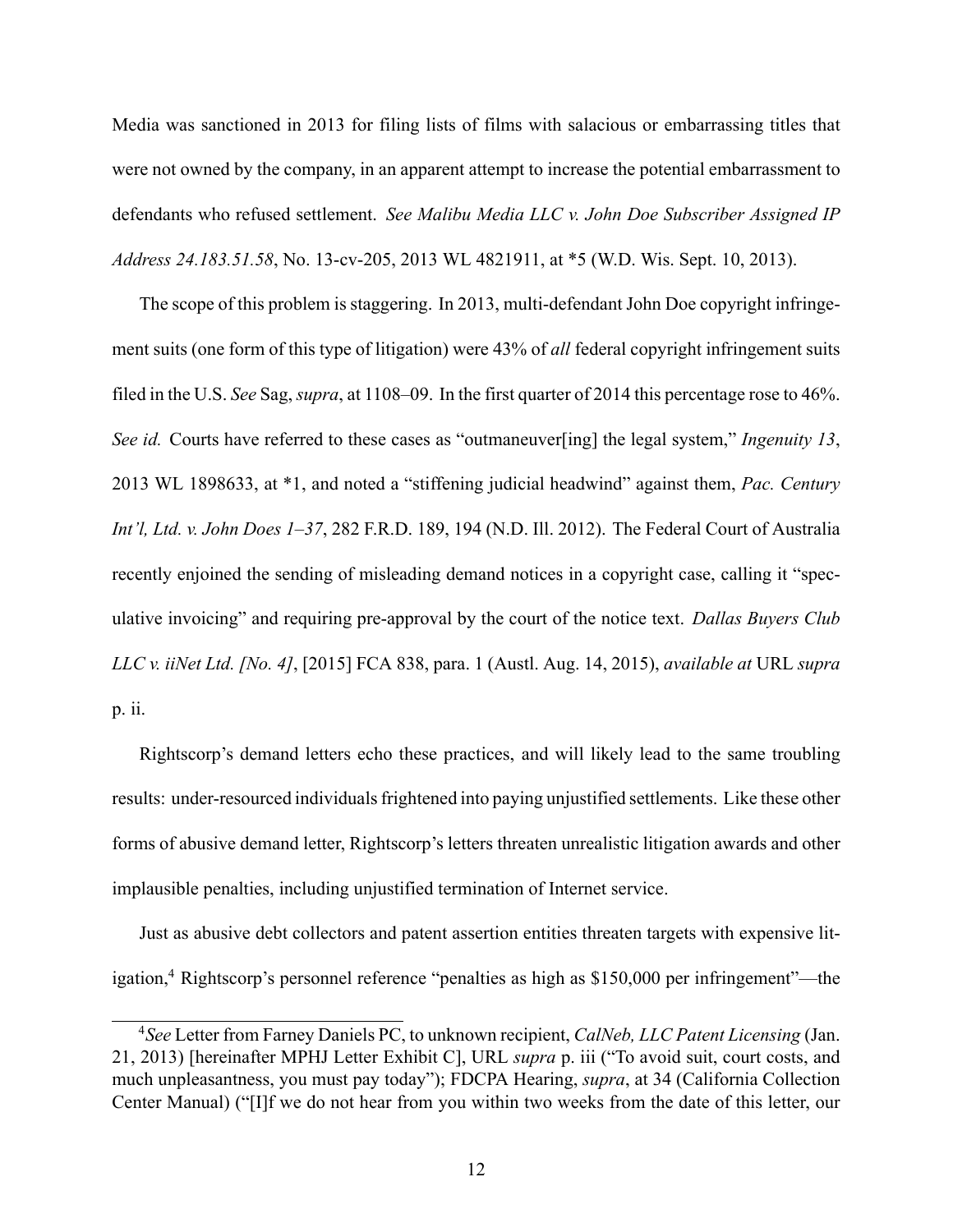statutory maximum, which to *amici*'s knowledge has never been awarded for noncommercial file sharing. Def.'s Notice Filing Sealed or Redacted Filings Ex. 31, at 2, Sept. 19, 2015 (Doc. No. 299- 8). And just as abusive debt collectors and patent assertion entities impress upon their targets that contesting the claim would be far more expensive than quick compliance,<sup>5</sup> Rightscorp's letters tell the recipient that its client "will pursue every available remedy including injunctions and recovery of attorney's fees, costs and any and all other damages which are incurred by [the client] as a result of any action that is commenced against you." Doc. No. 244-1 Ex. 1, at 1.

Further, just as other senders of abusive demand letters avoid verifying or addressing the merits of their claims,<sup>6</sup> Rightscorp's letters threaten litigation and disconnection over *unspecified* allegations of infringement. *Id.* Ex. 1, at 3 (referencing "compositions, including but not limited to those items listed in this correspondence.").

Rightscorp also evokes the practices of copyright trolls when it tells its targets via phone that "[m]ore than 200,000 people have been sued for [infringement] since 2010." Doc. No. 299-8 Ex. 31, at 3. This is a direct reference to suits by entities such as Prenda and Malibu Media. And Rightscorp's threats of Internet disconnection are potentially as coercive, if not more so, than threats of monetary penalties, for the reasons explained previously.

client will be forced to file a Complaint against you for patent infringement.").

<sup>&</sup>lt;sup>5</sup>Under the heading "Use Motivating Words," one manual urges collectors to say: "[t]he attorney will sue and add court costs, attorney fees and other expenses to the bill. Why not pay now and avoid this expense?" FDCPA Hearing, *supra*, at 34; *see also* Letter from Aeton Law Partners, to Danny Seigle, FindTheBest.com, Inc., *Lumen View Technology LLC v. FindTheBest.com, Inc., S.D.N.Y.* (May 30, 2013), URL *supra* p. iii ("Plaintiff is prepared for full-scale litigation to enforce its rights, this includes all motion practice as well as discovery . . . for each nondispositive motion filed by the Company, Plaintiff will incorporate an escalator into its settlement demand . . . .").

<sup>&</sup>lt;sup>6</sup>Collectors were "not interested if the debt [was] disputed or, in fact, if the debt [was] even owed . . . ." FDCPA Hearing, *supra*, at 24 (testimony of William R. Mann). Indeed, one agency's manual instructs collectors "Do not argue merit if at all possible–go over the top such as: 'Now, you know better than that' . . . ." *Id.* at 59 (California Collection Center Manual).